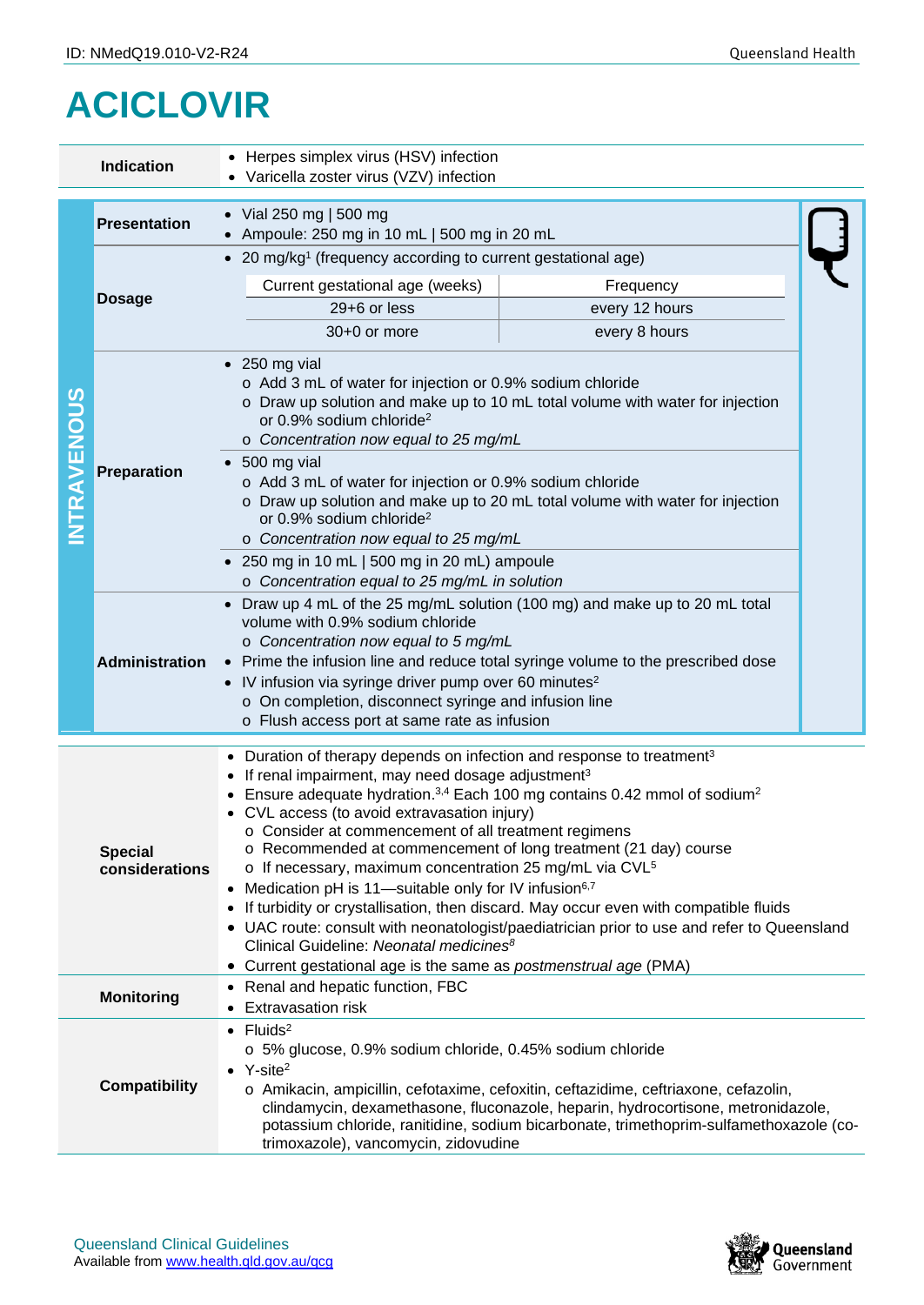| Incompatibility      | • PN and fat emulsion: co-infusion with aciclovir not recommended (evidence limited). If<br>unavoidable, seek pharmacist advice first, filter infusion and flush before and after<br>$\bullet$ Fluids<br>$\circ$ No information<br>• Drugs<br>$\circ$ Adrenaline (epinephrine) <sup>2</sup> , caffeine citrate <sup>2</sup> , dobutamine <sup>2</sup> , dopamine <sup>2</sup> , meropenem <sup>1</sup> ,<br>midazolam <sup>2</sup> , ondansetron <sup>2</sup> , paracetamol <sup>2</sup> , piperacillin-tazobactam <sup>2</sup>                                                                                                           |  |  |  |
|----------------------|-------------------------------------------------------------------------------------------------------------------------------------------------------------------------------------------------------------------------------------------------------------------------------------------------------------------------------------------------------------------------------------------------------------------------------------------------------------------------------------------------------------------------------------------------------------------------------------------------------------------------------------------|--|--|--|
| <b>Interactions</b>  | • Nil significant                                                                                                                                                                                                                                                                                                                                                                                                                                                                                                                                                                                                                         |  |  |  |
| <b>Stability</b>     | Reconstituted solution<br>o Use immediately upon reconstitution <sup>2</sup><br>Infusion solution <sup>2</sup><br>$\bullet$<br>o Once diluted for administration, store at room temperature<br>$\circ$ Use within 24 hours                                                                                                                                                                                                                                                                                                                                                                                                                |  |  |  |
| Side effects         | Blood pathology: thrombocytopenia, leukopenia, neutropenia (rare), electrolyte<br>disturbances <sup>9</sup><br>Circulatory: hypotension <sup>1</sup><br>$\bullet$<br>Digestive: vomiting (common) <sup>1</sup> , hepatitis <sup>10</sup><br>Integumentary: rash (common) <sup>1</sup> , injection site reactions <sup>7</sup> , severe extravasation burns and<br>necrosis due to alkaline pH <sup>7</sup> , toxic epidermal necrolysis (rare) <sup>10</sup> , Stevens-Johnson<br>syndrome (rare) <sup>10</sup><br>• Nervous system: seizures <sup>1</sup><br>Urinary: renal impairment <sup>10</sup> , crystalluria (rare) <sup>10</sup> |  |  |  |
| <b>Actions</b>       | • Anti-viral agent. Prevents viral DNA synthesis <sup>6</sup>                                                                                                                                                                                                                                                                                                                                                                                                                                                                                                                                                                             |  |  |  |
| <b>Abbreviations</b> | CVL: central venous line, FBC: full blood count, IV: intravenous; PN: parenteral nutrition,<br>UAC: umbilical arterial catheter                                                                                                                                                                                                                                                                                                                                                                                                                                                                                                           |  |  |  |
| <b>Keywords</b>      | acyclovir, aciclovir, zovirax, zyclir, herpes simplex virus, HSV, VZV, varicella zoster virus                                                                                                                                                                                                                                                                                                                                                                                                                                                                                                                                             |  |  |  |
|                      |                                                                                                                                                                                                                                                                                                                                                                                                                                                                                                                                                                                                                                           |  |  |  |

The Queensland Clinical Guideline *Neonatal Medicines* is integral to and should be read in conjunction with this monograph. Refer to the disclaimer. Destroy all printed copies of this monograph after use.

## **References**

1. IBM Micromedex®Neofax®. Aciclovir. In: IBM Micromedex® Neofax®/Pediatrics (electronic version). IBM Watson Health, Greenwood Village, Colorado, USA. July 03 2018 [cited 2018 September 03]. Available from: http://neofax.micromedexsolutions.com/neofax

2. Australian Injectable Drugs Handbook Burridge N, Symons K, editors. Aciclovir. 7th ed. [Internet]. New South Wales: Society of Hospital Pharmacists of Australia; November 2018 [cited 2019 January 08]. Available from: <u>https://aidh.hcn.com.au</u>.

3. Australian Medicines Handbook Children's Dosing Companion. Aciclovir. [Internet]. Adelaide: Australian Medicines Hanbook Pty Ltd; January 2019 [cited 2019 March 07]. Available from:<https://amhonline.amh.net.au/>

4. Harris JB, Holmes AP. Neonatal herpes simplex viral infections and acyclovir: An update. J Pediatr Pharmacol Ther 2017;22(2):88-93.

5. Royal Children's Hospital. Aciclovir. In Paediatric Injectable Guidelines. [Internet]. January 2019 [cited 2019 May 16]. Available from: [https://pig.rch.org.au/monographs/calcium-gluconate/.](https://pig.rch.org.au/monographs/calcium-gluconate/)

6. MIMS Online. Aciclovir Sandoz IV Infusion. [Internet]: MIMS Australia; Dec 2012 [cited 2018 July 12]. Available from: [https://www.mimsonline.com.au.](https://www.mimsonline.com.au/)

7. Kimberlin DW. Acyclovir Dosing in the Neonatal Period and Beyond. J Pediatric Infect Dis Soc 2013;2(2):179-82.

8. Queensland Clinical Guidelines. Neonatal medicines. Guideline No. MN19.54-V1-R24. [Internet]. Queensland Health. 2019. [cited 2021 January 15]. Available from: https://www.health.qld.gov.au/qc

9. Ericson JE, Gostelow M, Autmizguine J, Hornik CP, Clark RH, Benjamin DK, Jr., et al. Safety of high-dose acyclovir in infants with suspected and confirmed neonatal herpes simplex virus infections. Pediatr Infect Dis J 2017;36(4):369-73.

10. Australian Medicines Handbook. Aciclovir. [Internet]. Adelaide: Australian Medicines Handbook Pty Ltd; July 2018 [cited 2018 August 7]. Available from[: https://amhonline.amh.net.au.](https://amhonline.amh.net.au/)